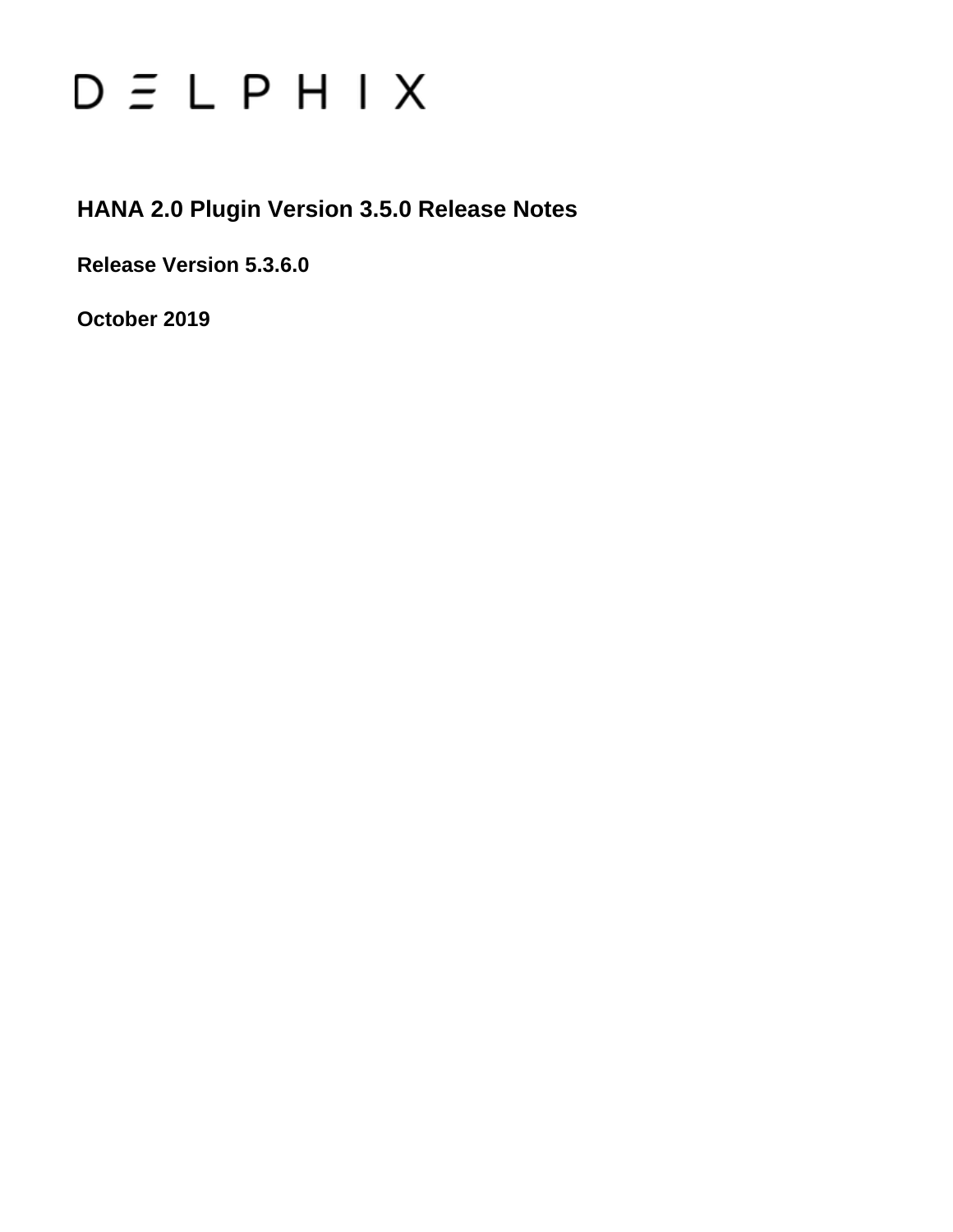HANA 2.0 Plugin Version 3.5.0 Release Notes You can find the most up-to-date technical documentation at: **[docs.delphix.com](http://docs.delphix.com)** The Delphix Web site also provides the latest product updates. If you have comments about this documentation, submit your feedback to: infodev@delphix.com

© 2019 Delphix Corp. All rights reserved.

Delphix and the Delphix logo and design are registered trademarks or trademarks of Delphix Corp. in the United States and/or other jurisdictions.

All other marks and names mentioned herein may be trademarks of their respective companies.

Delphix Corp. 1400 Seaport Blvd, Suite 200 Redwood City, CA 94063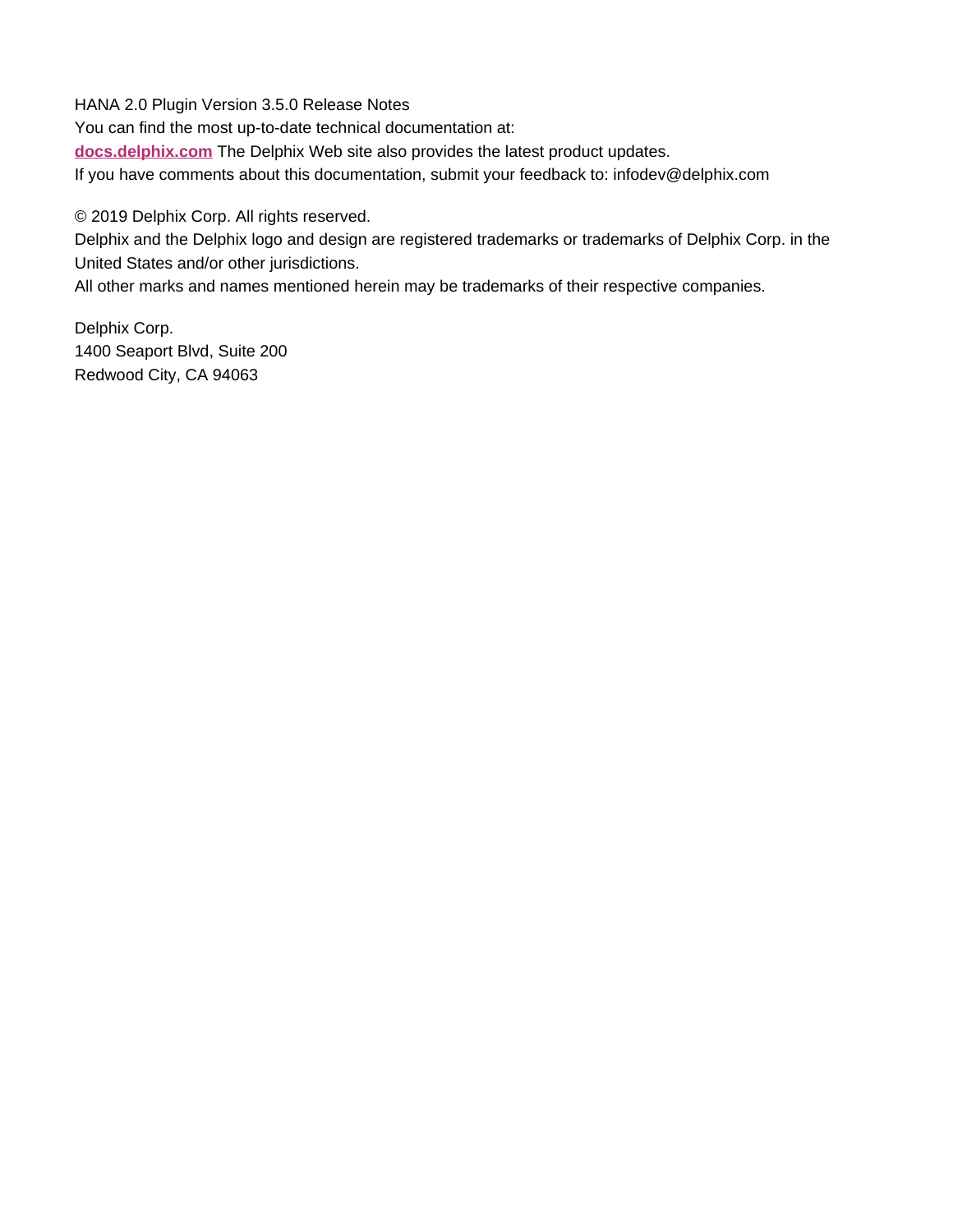## **HANA 2.0 Plugin Version 3.5.0 Release Notes**

## **New Features**

This is the release of the Deferred recovery plugin version 3.5.0.

- This plugin will be supported over HANA 2.0 MDC configuration.
- No formal requirement for a staging target
- Virtualization of individual tenant databases instead of the entire system
- Ability to mix and match virtualized tenants across any HANA system
- Source backup files can be ingested from a surrogate host which is different from the production source host - thereby minimizing impact to the production source host.

# **Plugin Installation**

Toolkit to support HANA virtualization are not automatically included in the Virtualization Engine deployment and are installed by Delphix Professional Services or Technical Support. A Support case can be opened requesting installation by following this **[link](http://support-tickets.delphix.com/)**.

# **Migration and Compatibility**

#### **Supported DBMS Versions**

- HANA Express, Platform Edition 2.0 SP03
- HANA Express, Platform Edition 2.0 SP04

### **Supported Operating Systems**

- Red Hat Enterprise Linux (RHEL)
- S.u.S.E Linux

### **Red Hat Enterprise Linux (RHEL)**

| <b>Supported DBMS</b><br><b>Version</b> |                                       | HANA 2.0 SPS 03 (Enterprise edition &<br><b>Standard edition)</b> | HANA 2.0 SPS 04 (Enterprise edition &<br><b>Standard edition)</b> |  |
|-----------------------------------------|---------------------------------------|-------------------------------------------------------------------|-------------------------------------------------------------------|--|
|                                         | <b>Supported OS</b><br><b>Version</b> |                                                                   |                                                                   |  |
|                                         | <b>RHEL 7.3</b>                       | Supported                                                         | Supported                                                         |  |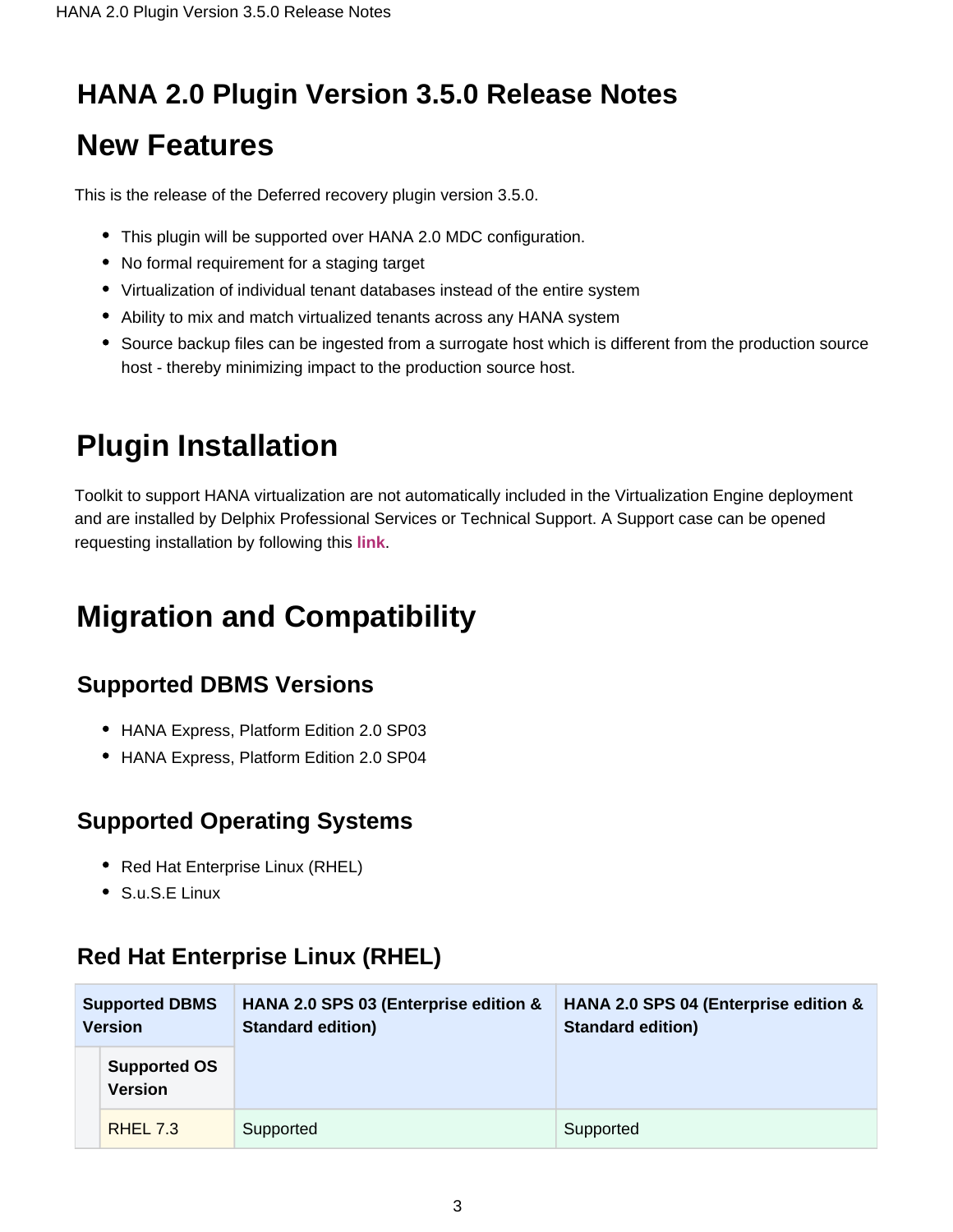| $\Delta$<br>pupportea<br>⊡ροπeα |
|---------------------------------|
|---------------------------------|

#### **SUSE Linux**

| <b>Supported DBMS</b><br><b>Version</b> |                                       | <b>HANA 2.0 SPS 03 (Enterprise edition</b><br>& Standard edition) | <b>HANA 2.0 SPS 04 (Enterprise edition</b><br>& Standard edition) |
|-----------------------------------------|---------------------------------------|-------------------------------------------------------------------|-------------------------------------------------------------------|
|                                         | <b>Supported OS</b><br><b>Version</b> |                                                                   |                                                                   |
|                                         | <b>SUSE 12 SP3</b>                    | Supported                                                         | Supported                                                         |

#### **Plugin/Delphix Engine Compatibility**

The plugin should be installed on compatible Delphix Engines per the table below:

| Delphix Engine   HANA 3.4.5 |     | <b>HANA 3.5.0</b> |
|-----------------------------|-----|-------------------|
| 5.3.4.x                     | Yes | Yes               |
| $5.3.5 \times$              | Yes | Yes               |
| 5.3.6.x                     | Yes | Yes               |

#### **Unsupported Versions and Features**

- The HANA 2.0 Plugin does not support multiple HANA installations on the same host.
- Multiple duplicate services are not supported in this release.
- Point in Time recovery of the HANA database is not possible.
- HANA 1.0 MDC and SDC configurations are not supported.
- Parallel or concurrent VDB creation against a single target host is not supported.
- Third-party backup tools and Backint are not supported.
- Scale-out source and target environments are not supported.
- V2P is not supported with this release.
- Self-Service (Jetstream) is not supported with this release.

#### **Plugin Upgrade Path**

| <b>Your Version</b> | Recommended upgrade path to 3.5.0            |  |
|---------------------|----------------------------------------------|--|
| 3.4.5               | Upgrade directly to the latest version 3.5.0 |  |

Plugin Upgrade Path